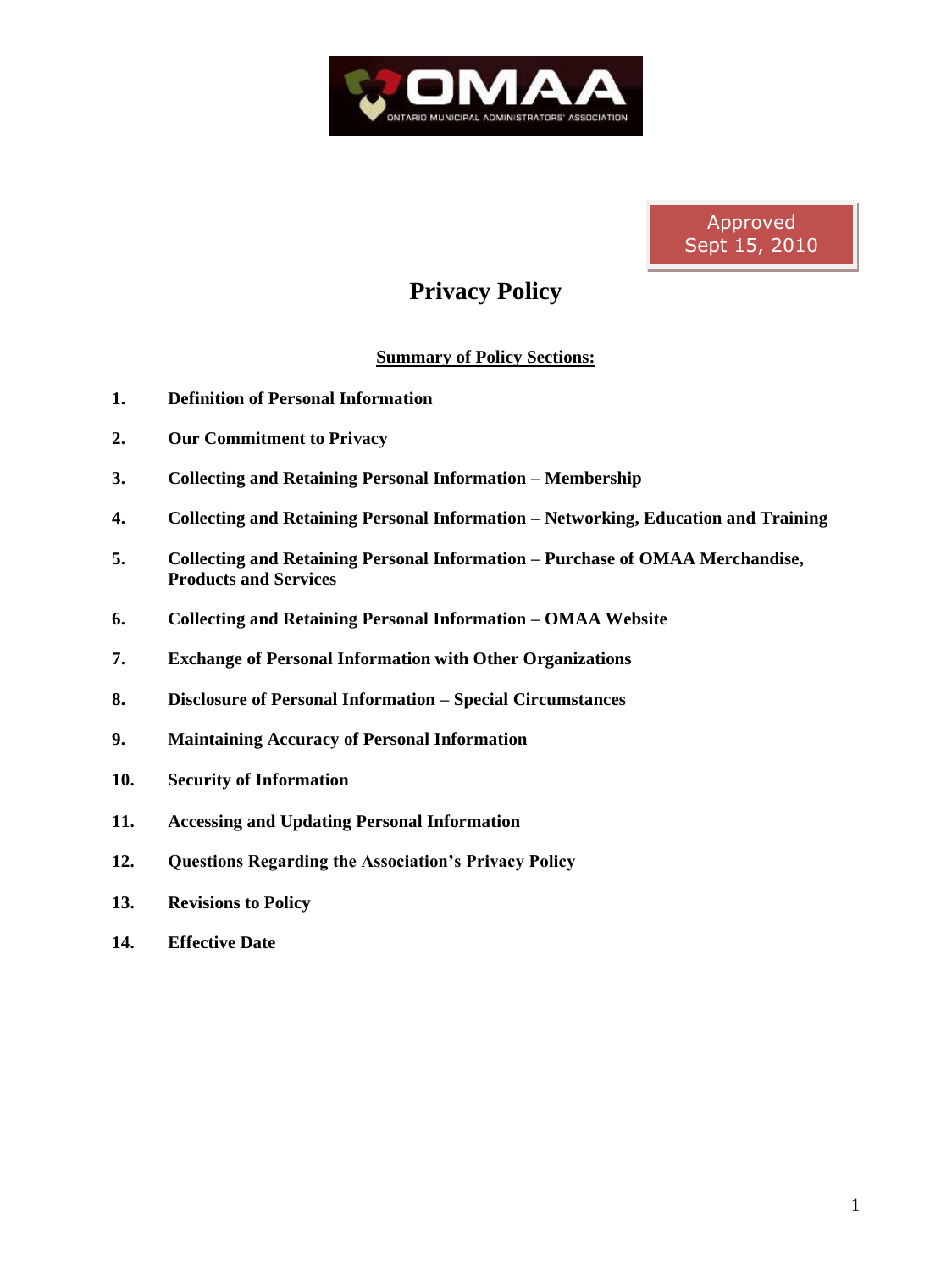

# **Privacy Policy**

## **Purpose:**

This Privacy Policy governs the collection, use and disclosure of Personal Information by the Ontario Municipal Administrators Association from and about Members, including spouses and significant others, Program Participants, Purchasers of OMAA products, merchandise and services, including spouses and significant others and from individuals who may access the Association's website.

This Policy has been developed in accordance with the principles set out in the *Personal Information Protection and Electronic Documents Act, Statutes of Canada 2000, Chapter 5* (PIPEDA).

The OMAA also follows the recommended practices in Schedule 1 to the PIPEDA as much as reasonably possible, in administering this Policy and in complying with the PIPEDA.

## **Policy**:

### **1. Definition of Personal Information**

For the purposes of this policy, Personal Information is defined as "any information about an identified individual, recorded in any form, that can be used to distinguish, identify, evaluate or contact the individual or which can be used to infer or determine the identity of an individual."

Personal Information collected by the Association includes:

- a) Home address, home telephone number and personal e-mail address information;
- b) Business e-mail address information;
- c) Name of spouse or significant other and the home address, home telephone number and personal e-mail information of the spouse or significant other;
- d) Financial information, such as credit card numbers, provided by Members and Program Participants for conferences, workshops and program registration, and provided by Purchasers of OMAA products, merchandise or for service acquisition purposes;

For greater certainty, as set out in Regulations accompanying the PIPEDA legislation, Personal Information does not include an individual's name, job title, employer name, business address or business telephone number.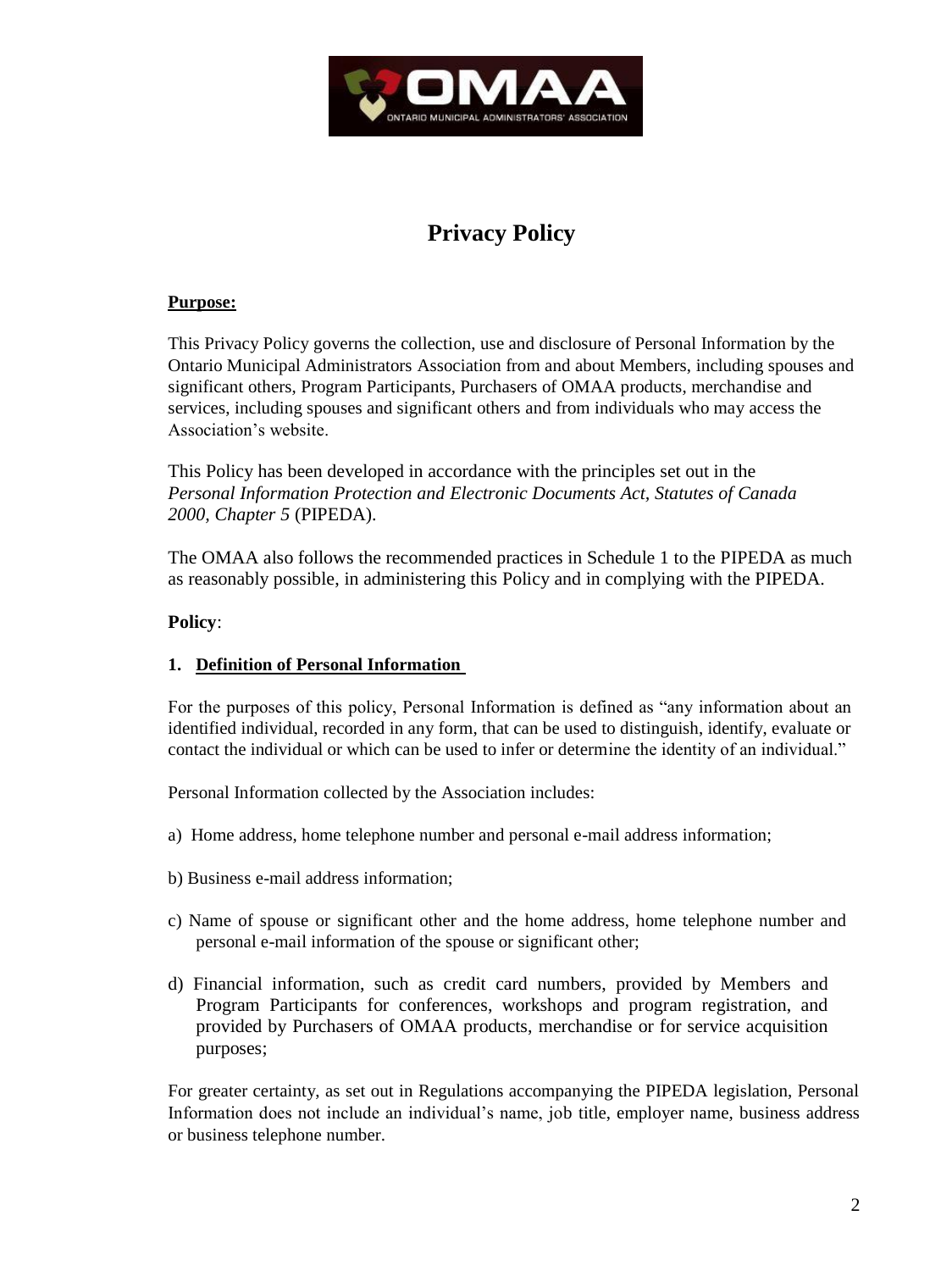

## **2. Our Commitment to Privacy**

Your privacy is important to us. To better protect your privacy OMAA provides this notice explaining our website's practices and the choices you can make about the way your information is collected and used. To make this notice easy to find, OMAA makes it available on our OMAA website and at every point where personally identifiable information may be requested.

#### **3. Collecting and Retaining Personal Information – Membership**

The Association collects and retains Personal Information from new and existing Members in order to:

- a) Establish a point of contact for future membership mailings and distribution of Association communications, information, information requests, products, merchandise or service acquisition purposes;
- b) Process membership fee payments, conference and workshop registration payments and payments for OMAA products, merchandise or services; or
- c) Other purposes which must be identified before or at the time the information is collected.

The collection of personal information shall be limited to that which is necessary for the purposes identified. Personal information shall be collected by fair and lawful means.

The Association may disclose the Personal Information collected from Members to organizations that assist the Association with the distribution of Association communications. Personal Information will only be provided to such organizations if they agree to use such information solely for the purpose of distributing Association communications under the instruction of the Association and, with respect to that information, to act in a manner consistent with the principles articulated in this Policy.

Member consent to the collection and retention of this Personal Information is presumed to be given at the time of submitting the information to the Association. Forms utilized to gather this Personal Information will clearly indicate the purposes for which the information is being collected and retained.

Personal Information, excluding financial information, collected from Members is retained:

- a) For the duration of the individual's membership in the Association;
- b) Until such Personal Information is superceded, in which case any "obsolete" Personal Information is destroyed;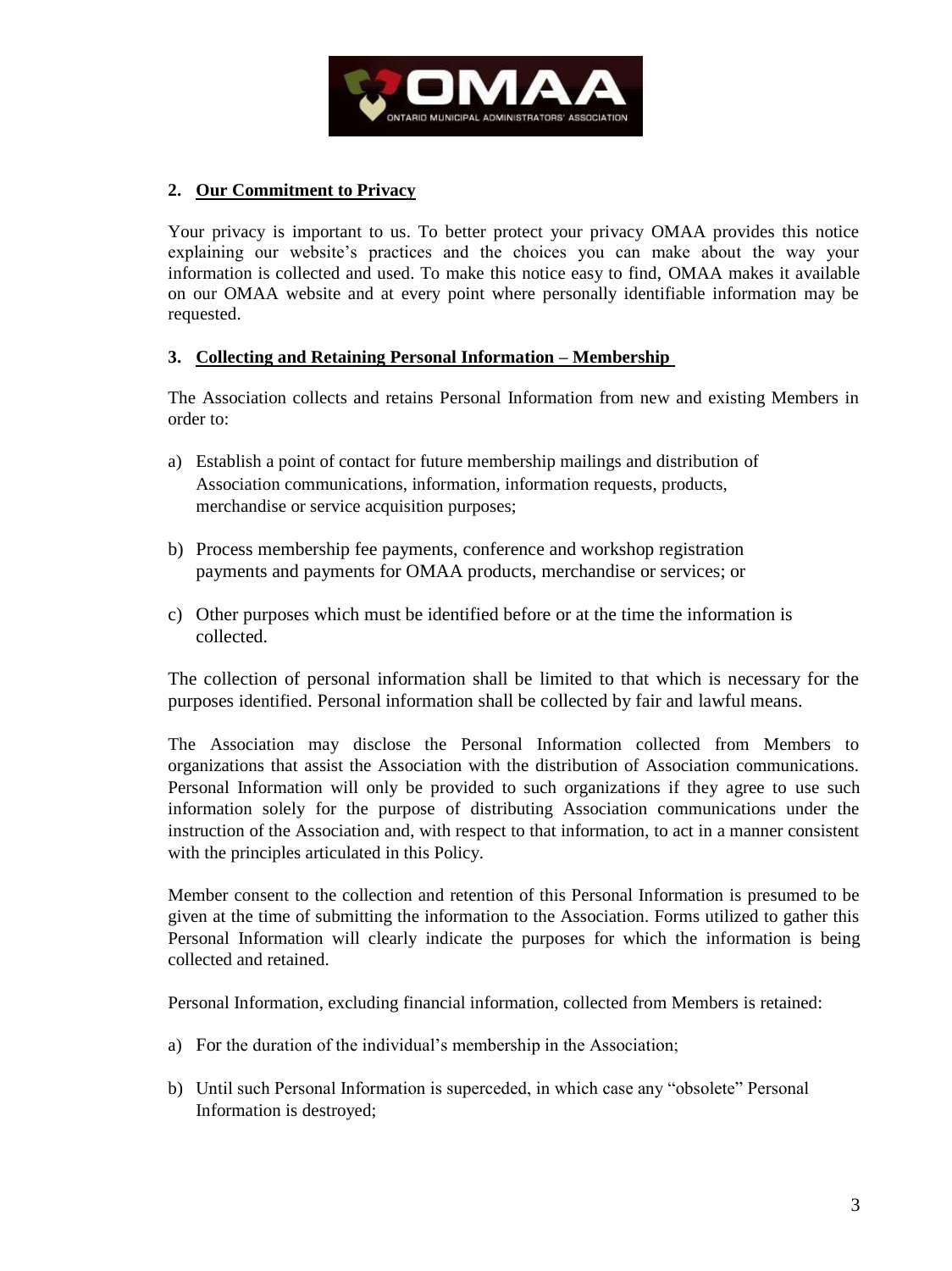

c) For a period of ten (10) years following an individual's termination of their membership in the Association, except where the individual is deceased prior to the conclusion of the ten (10) year period. In the case of deceased individuals, disposal of any Personal Information retained will occur within no more than thirty (30) days following the date upon which the Association becomes aware that the individual is deceased. Financial information collected from Members is retained:

a) As required to comply with audit, statutory or other legal purposes.

#### **4. Collecting and Retaining Personal Information – Networking, Education and Training**

The Association conducts various networking, education and training programs throughout the year. These programs include seminars, workshops, and conferences.

The Association collects and retains Personal Information from Program Participants, including spouses and significant others, in the Association's networking, education and training programs in order to:

- a) Establish a point of contact for future distribution of program materials and registration confirmations;
- b) Process fee payments for registration in networking, education and training programs.

The Association may collect Personal Information from organizations and individuals who assist the Association with the offering of the Association's networking, education and training programs. The Association will use such information solely for the purposes of gathering evidence of the successful completion of the education and training programs.

A Program Participant's consent to the collection and retention of this Personal Information is presumed to be given at the time of submitting the information to the Association. Forms utilized to gather this Personal Information will clearly indicate the purposes for which the information is being collected and retained.

Personal Information, excluding financial information, collected from Program Participants is retained:

- a) For the duration of the individual's enrolment in the networking, education or training program;
- b) Until such Personal Information is superceded, in which case any "obsolete" Personal Information is destroyed;
- c) For a period of five (5) years following an individual's completion of the networking, education or training program.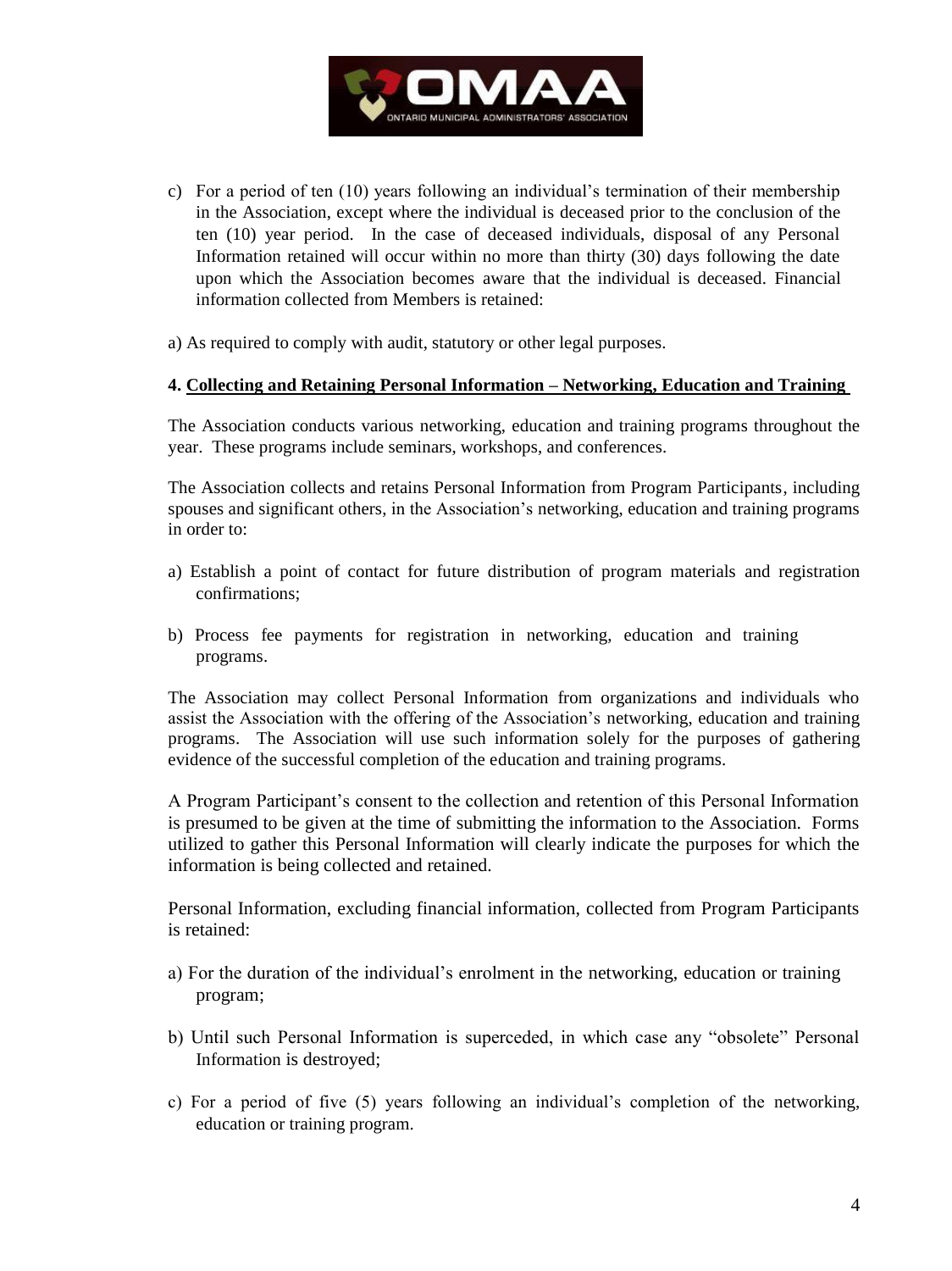

Financial information collected from Program Participants is retained: a) As required to comply with audit, statutory or other legal purposes.

## **5. Collecting and Retaining Personal Information – Purchase of OMAA Merchandise, Products and Services**

The Association collects and retains Personal Information from Purchasers of OMAA products, merchandise and services in order to:

- a) Establish a point of contact for distribution and delivery of products, merchandise and services purchased;
- b) Process payments for products, merchandise and services purchased.

Consent to the collection and retention of this Personal Information is presumed to be given by the Purchaser at the time of submitting the information to the Association. Forms utilized to gather this Personal Information will clearly indicate the purposes for which the information is being collected and retained.

Financial Information collected from Purchasers of OMAA products, merchandise and services is retained:

a) As required to comply with audit, statutory or other legal purposes

#### **6. Collecting and Retaining Personal Information – OMAA Website**

The Association collects and retains Personal Information submitted by individuals accessing the Members Only portions of the OMAA Website. The collection and retention of this information is handled in accordance with the applicable sections of this Policy with respect to the collection and retention of Personal Information for various Association purposes.

The Association does not collect any Personal Information from individuals accessing the public portions of the OMAA Website. The Associations' website operating system may automatically record certain general, and non-personal, information regarding an individual's access to the OMAA Website. Further information regarding the non-personal information collected is contained in the Association's Website Privacy Policy document.

The Association's Website may provide links to other websites. Once an individual links to another site, the individual is subject to the privacy and security policies of the new site. The Association does not retain any responsibility with respect to the collection and retention of Personal Information by other organizations through these linked websites.

#### **7. Exchange of Personal Information with Other Organizations**

Unless detailed in this Policy, the Association does not sell, trade, barter or exchange for consideration any Personal Information collected from Members, including spouses and significant others, Program Participants, including spouses and significant others, or Purchasers of products, merchandise and services.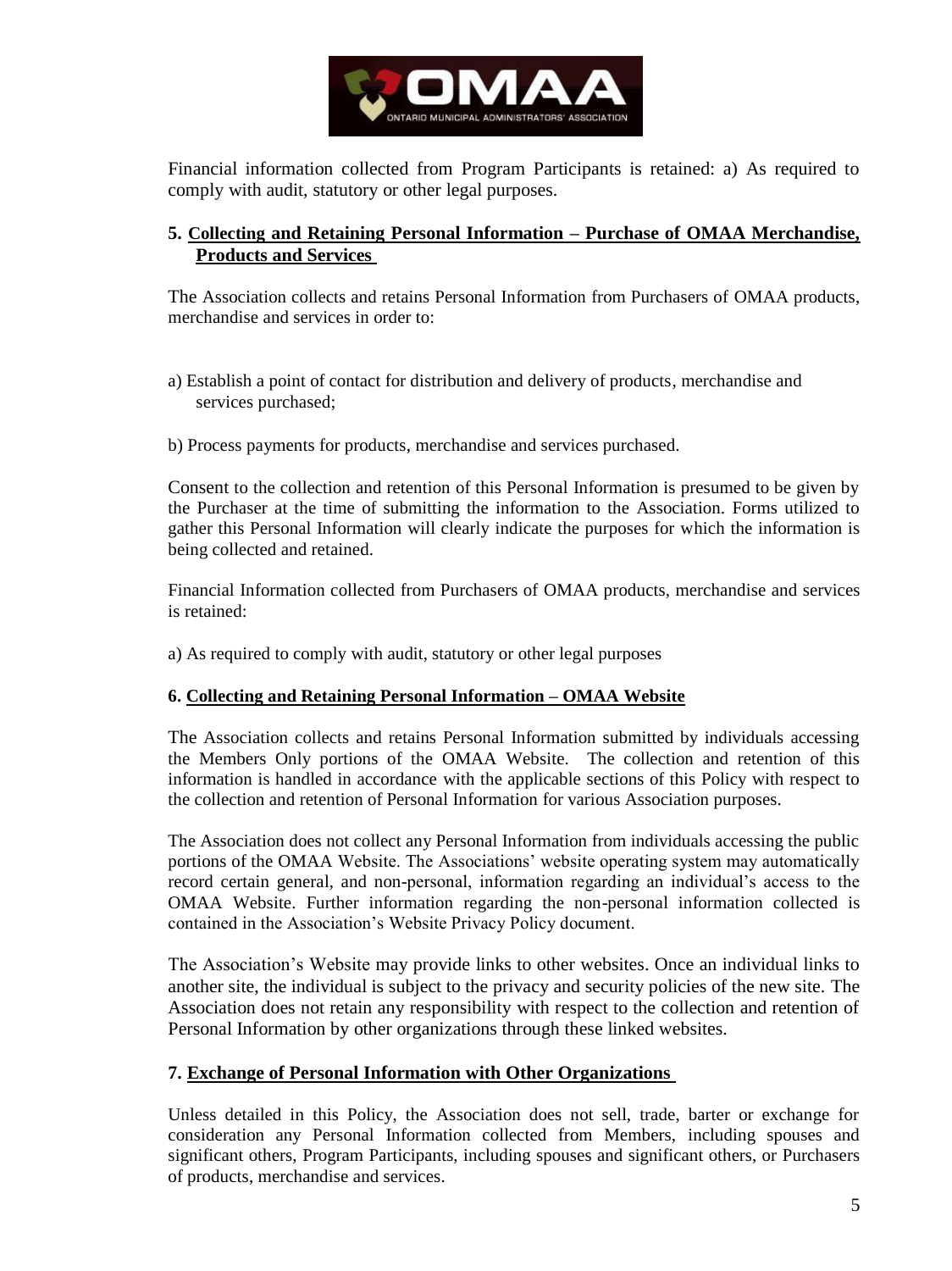

#### **8. Disclosure of Personal Information – Special Circumstances**

Circumstances may arise where the use and/or disclosure of Personal Information may be justified or permitted or where the Association is obliged to disclose the information without consent. Such circumstances would include, but not be limited to:

- a) Where required by law or by order of a court, administrative agency or other governmental tribunal;
- b) Where the Association believes, upon reasonable grounds, that disclosure is necessary to protect the rights, privacy, safety or property of an identifiable person or group;
- c) Where it is alleged that the person concerned is: guilty of a criminal offence, civilly liable in a legal action; or guilty of professional misconduct;
- d) Where disclosure is necessary to permit the Association to pursue available remedies or limit any damages that it may sustain;
- e) Where the information is otherwise deemed to be public information.

Where obliged or permitted to disclose Personal Information without consent, the Association will not disclose more information than is required.

#### **9. Maintaining Accuracy of Personal Information**

To the best of its ability, the Association will ensure that any Personal Information in its possession is as accurate, current and complete as necessary for the purposes for which the Association has collected the information.

#### **10. Security of Information**

The Association will maintain adequate physical, procedural and technical security with respect to its information storage facilities so as to prevent any loss, misuse, unauthorized access, disclosure, or modification of Personal Information collected and retained.

As part of these precautions, the Association will restrict access to an individual's Personal Information to those persons or organizations that the Association determines require access to the information in order to fulfill their respective responsibilities to the Association.

If a person or organization misuses the Personal Information to which they have access, this will be considered a serious offence. In the case of a person retained by the OMAA, such misuse may include termination of any service contract with OMAA. If an organization providing services to the Association misuses this Personal Information, action will be taken, up to and including termination of the service agreement between the Association and the organization.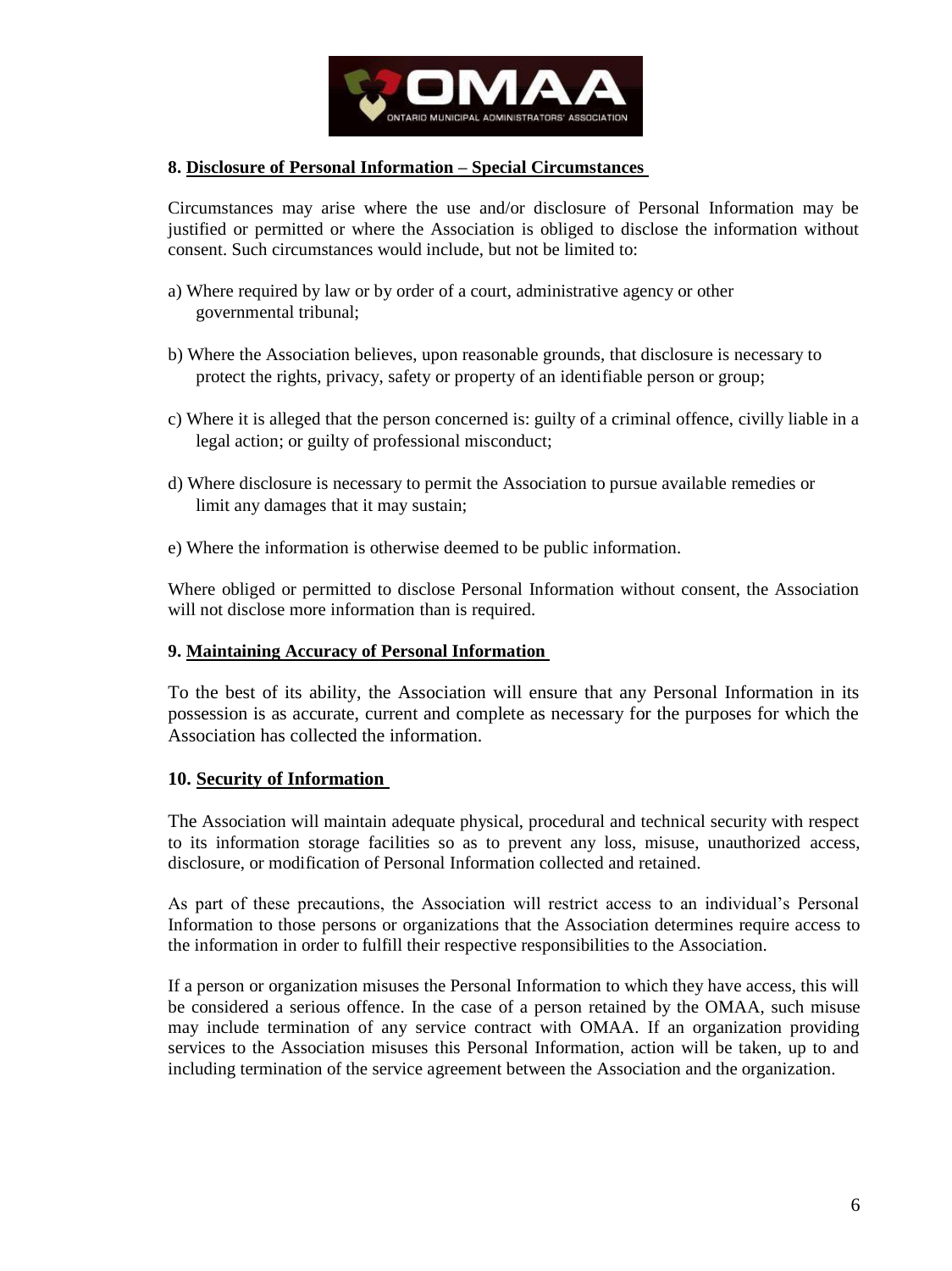

## **11. Accessing and Updating Personal Information**

Upon request, the Association will provide Members, including spouses and significant others, Program Participants, including spouses and significant others, and Purchasers of OMAA products, merchandise and services, access to the Personal Information collected and retained about them. If the individual person accessing such information believes that the Personal Information about them is not correct, they may, depending upon the nature of the Personal Information, make or request an amendment to that information. The Association reserves the right to not change the Personal Information but will append any alternative information, which the individual concerned believes to be appropriate.

Requests for access to Personal Information will be addressed within a reasonable time and no later than thirty (30) days following the date of the request.

To guard against fraudulent requests for access or corrections, the Association may request sufficient information to allow the Association to confirm that the individual making the request is authorized to do so, before granting access or making corrections.

The Association reserves the right to decline to provide access to Personal Information, upon the request of an individual, where the information requested:

- a) Would disclose Personal Information, including opinions, about another individual or about a deceased individual;
- b) Would disclose confidential information about the Association or a third party that may harm the Association or third party or interfere with contractual or other negotiations of the Association or a third party;
- c) Is subject to solicitor-client or litigation privilege;
- d) Is not reasonably retrievable and the burden or cost of providing the information would be disproportionate to the nature or value of the information;
- e) Does not exist, is not held, or cannot be found by the Association;
- f) Could reasonably result in serious harm to the treatment or recovery of an individual concerned, serious emotional harm to the individual or another individual, or serious bodily harm to another individual;
- g) May harm, or interfere with, law enforcement activities and other investigative or regulatory functions of a body authorized by statute to perform such functions.

Where information will not or cannot be disclosed, the individual making the request will be provided with the reasons for non-disclosure.

The Association reserves the right to not respond to repetitious or vexatious requests for access.